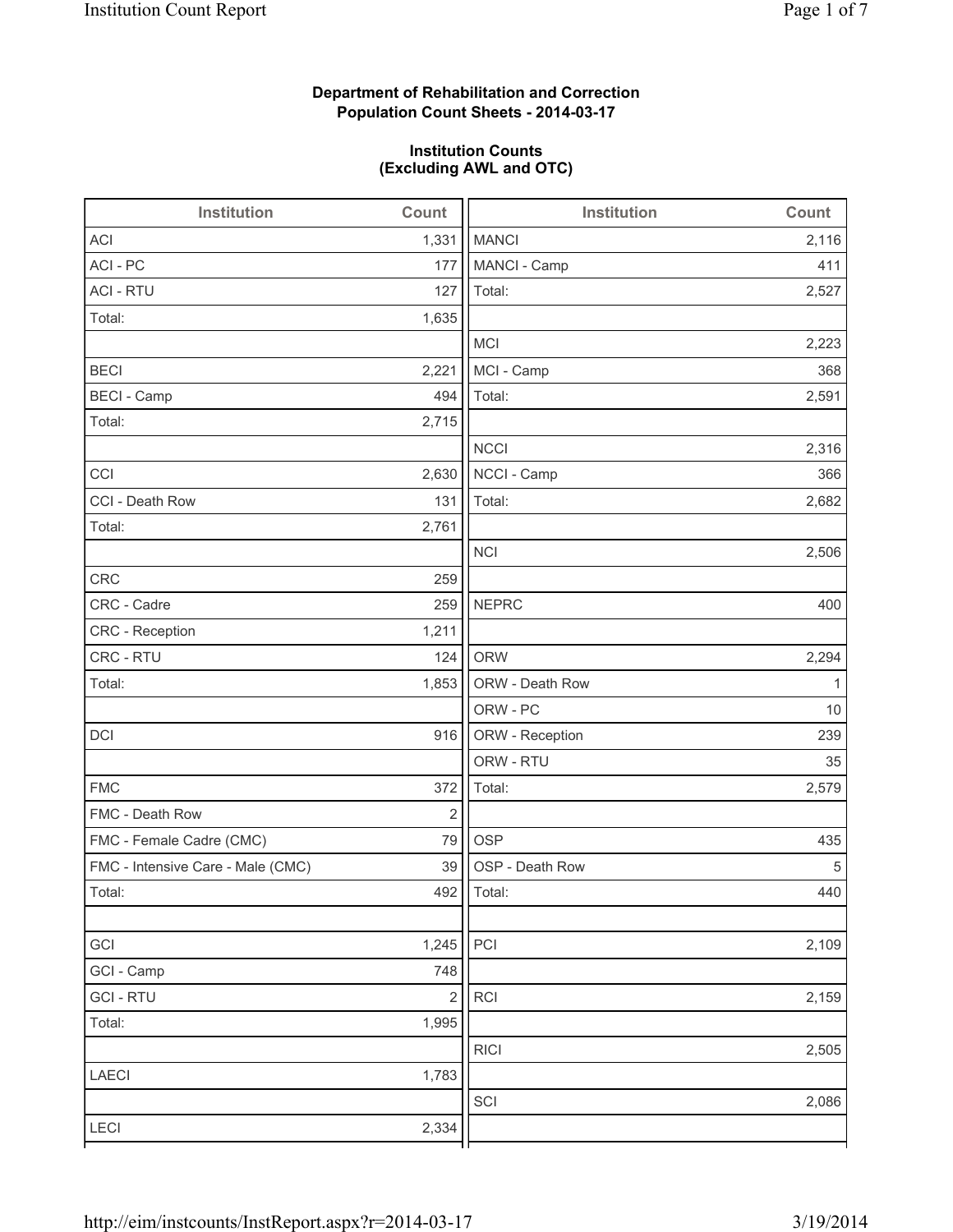| LECI - Camp              | 175   | SOCF        |                          | 1,118  |
|--------------------------|-------|-------------|--------------------------|--------|
| Total:                   | 2,509 | SOCF - RTU  |                          | 69     |
|                          |       | Total:      |                          | 1,187  |
| <b>LOCI</b>              | 2,257 |             |                          |        |
|                          |       | <b>TCI</b>  |                          | 1,111  |
| <b>LORCI</b>             | 127   | TCI - Camp  |                          | 436    |
| LORCI - Cadre            | 237   | Total:      |                          | 1,547  |
| <b>LORCI - Reception</b> | 1,066 |             |                          |        |
| Total:                   | 1,430 | <b>TOCI</b> |                          | 1,047  |
| <b>MACI</b>              | 1,007 | <b>WCI</b>  |                          | 1,304  |
| MACI - Minimum           | 1,397 | WCI - RTU   |                          | 49     |
| MACI - Youth             | 17    | Total:      |                          | 1,353  |
| Total:                   | 2,421 |             |                          |        |
|                          |       |             | <b>Total Population:</b> | 50,485 |

\* The Total Population includes 37 Offenders with Reason Codes 30 & 31.

\*\* The Total Population includes 28 Offenders with Reason Code 0A.

#### **Male Population by Security Level (Include AWL and Exclude OTC)**

| <b>Security Level</b>  |                   | <b>Body</b> | <b>AWL</b> | $(-OTC)$ | <b>Total</b> |
|------------------------|-------------------|-------------|------------|----------|--------------|
| Total Level 5          |                   | 109         |            |          | 109          |
| Total Level 4          |                   | 1,739       | 11         | 9        | 1,741        |
| Total Level 3          |                   | 11,436      | 122        | 103      | 11,455       |
| Total Level 2          |                   | 17,372      | 229        | 160      | 17,441       |
| Total Level 1          |                   | 15,639      | 183        | 105      | 15,717       |
| <b>Total Death Row</b> |                   | 138         | 0          | $\Omega$ | 138          |
|                        | <b>Total Male</b> | 46,433      | 546        | 378      | 46,601       |

### **Female Population by Institution (Include AWL and Exclude OTC)**

| Institution              | <b>Body</b> | <b>AWL</b> | $(-OTC)$     | <b>Total</b> |
|--------------------------|-------------|------------|--------------|--------------|
| DCI                      | 916         | 11         | 10           | 917          |
| <b>FMC</b>               | 5           |            |              | 5            |
| FMC - Female Cadre (CMC) | 79          | 0          | $\mathbf{0}$ | 79           |
| <b>NEPRC</b>             | 400         | 14         | 9            | 405          |
| <b>ORW</b>               | 2,294       | 55         | 30           | 2,319        |
| ORW - Death Row          |             | 0          | $\mathbf{0}$ |              |
| ORW - PC                 | 10          | $\Omega$   | 0            | 10           |
| ORW - Reception          | 239         | 0          | $\Omega$     | 239          |
| ORW - RTU                | 35          | 0          | 0            | 35           |
|                          |             |            |              |              |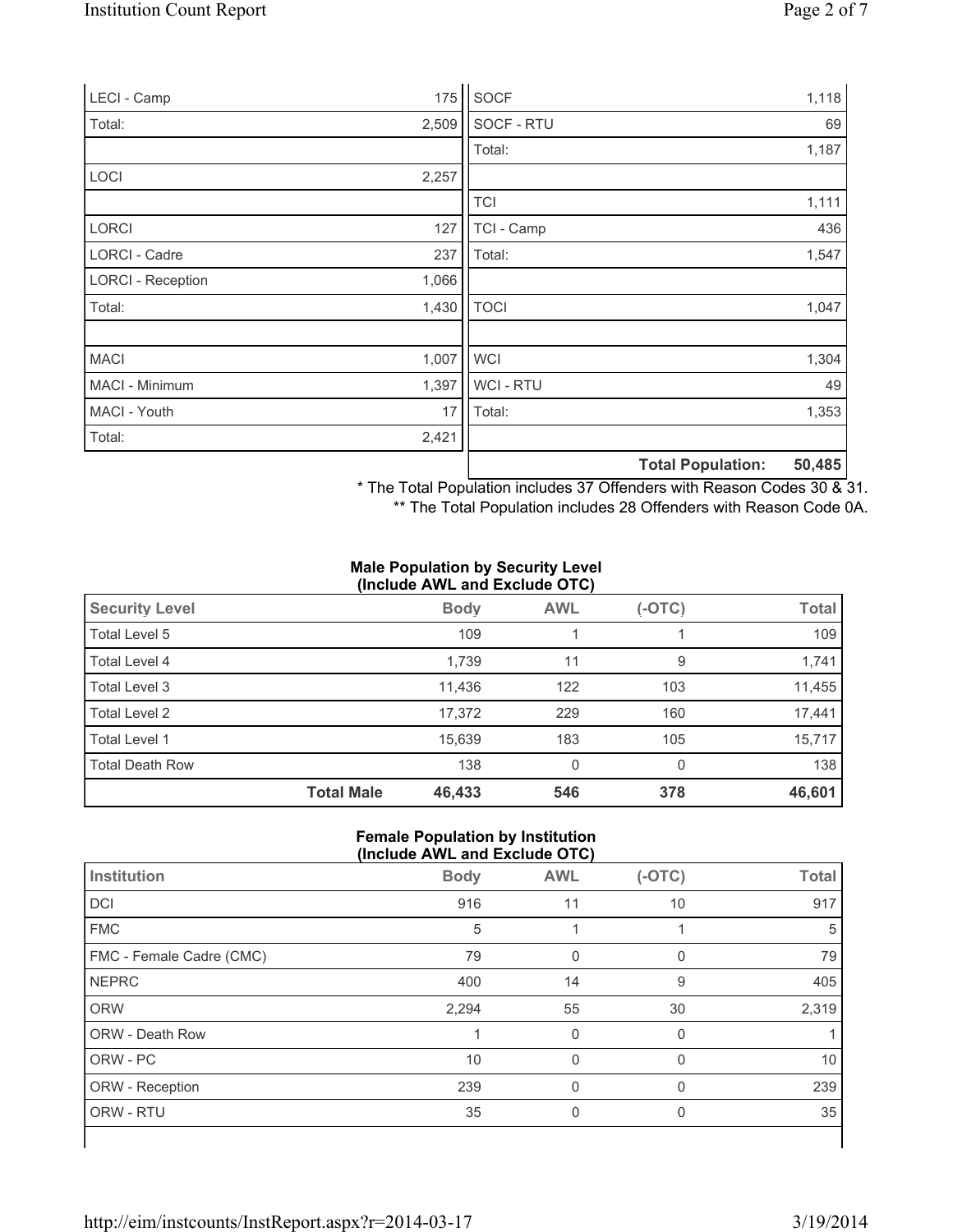| <b>Total Female</b>      | 3.979  |     | 50  |        |
|--------------------------|--------|-----|-----|--------|
| <b>Total Population:</b> | 50.412 | 627 | 428 | 50,611 |

### **Male Population by Institution: Security Level 5 (Include AWL and Exclude OTC)**

| Institution          | <b>Body</b> | <b>AWL</b> | $(-OTC)$ | <b>Total</b> |
|----------------------|-------------|------------|----------|--------------|
| <b>OSP</b>           | 104         |            |          | 104          |
| SOCF                 |             |            |          | D.           |
| <b>Total Level 5</b> | 109         |            |          | 109          |

### **Male Population by Institution: Security Level 4 (Include AWL and Exclude OTC)**

| Institution              |                      | <b>Body</b>    | <b>AWL</b>          | $(-OTC)$            | <b>Total</b>              |
|--------------------------|----------------------|----------------|---------------------|---------------------|---------------------------|
| ACI                      |                      | $\mathbf{1}$   | $\mathsf 0$         | $\mathbf 0$         | 1                         |
| ACI-PC                   |                      | $\overline{2}$ | $\mathbf 0$         | $\mathsf{O}\xspace$ | $\overline{2}$            |
| <b>BECI</b>              |                      | 1              | $\mathsf{O}\xspace$ | $\mathsf{O}\xspace$ | $\mathbf{1}$              |
| CRC                      |                      | $\mathfrak{S}$ | $\mathsf{O}$        | $\mathsf{O}\xspace$ | $\ensuremath{\mathsf{3}}$ |
| CRC - Reception          |                      | 3              | $\mathsf 0$         | $\mathbf 0$         | $\ensuremath{\mathsf{3}}$ |
| CRC - RTU                |                      | $\overline{c}$ | $\mathsf{O}\xspace$ | $\mathsf{O}\xspace$ | $\sqrt{2}$                |
| <b>FMC</b>               |                      | $\mathbf{1}$   | $\mathsf 0$         | $\mathbf 0$         | 1                         |
| <b>LAECI</b>             |                      | 3              | $\mathsf 0$         | $\mathsf 0$         | $\sqrt{3}$                |
| <b>LECI</b>              |                      | 27             | $\mathsf 0$         | $\mathsf{O}\xspace$ | 27                        |
| LOCI                     |                      | $\overline{2}$ | $\mathsf{O}\xspace$ | $\mathsf{O}\xspace$ | $\sqrt{2}$                |
| LORCI                    |                      | $\mathbf{1}$   | $\mathsf 0$         | $\mathsf{O}\xspace$ | 1                         |
| <b>LORCI - Reception</b> |                      | 1              | $\mathbf 1$         | 1                   | 1                         |
| <b>MANCI</b>             |                      | 25             | $\mathbf{1}$        | $\mathbf{1}$        | 25                        |
| <b>NCI</b>               |                      | $\mathbf{1}$   | $\mathsf{O}\xspace$ | $\mathsf{O}\xspace$ | 1                         |
| <b>OSP</b>               |                      | 324            | $\mathsf 0$         | $\mathsf{O}\xspace$ | 324                       |
| PCI                      |                      | 1              | $\mathsf{O}\xspace$ | $\mathsf 0$         | 1                         |
| <b>RCI</b>               |                      | 24             | $\mathsf 0$         | $\mathsf{O}\xspace$ | 24                        |
| SOCF                     |                      | 1,058          | $\overline{7}$      | $6\,$               | 1,059                     |
| SOCF - RTU               |                      | 59             | $\mathsf{O}\xspace$ | $\mathsf{O}\xspace$ | 59                        |
| <b>TCI</b>               |                      | $\overline{7}$ | $\mathsf{O}\xspace$ | $\mathsf{O}\xspace$ | $\overline{7}$            |
| <b>TOCI</b>              |                      | 186            | $\mathbf 1$         | $\mathsf{O}\xspace$ | 187                       |
| <b>WCI</b>               |                      | 4              | $\mathbf 1$         | $\mathbf{1}$        | $\overline{4}$            |
| <b>WCI - RTU</b>         |                      | 3              | $\mathsf{O}\xspace$ | $\mathsf{O}\xspace$ | $\mathfrak{S}$            |
|                          | <b>Total Level 4</b> | 1,739          | 11                  | $\overline{9}$      | 1,741                     |

### **Male Population by Institution: Security Level 3**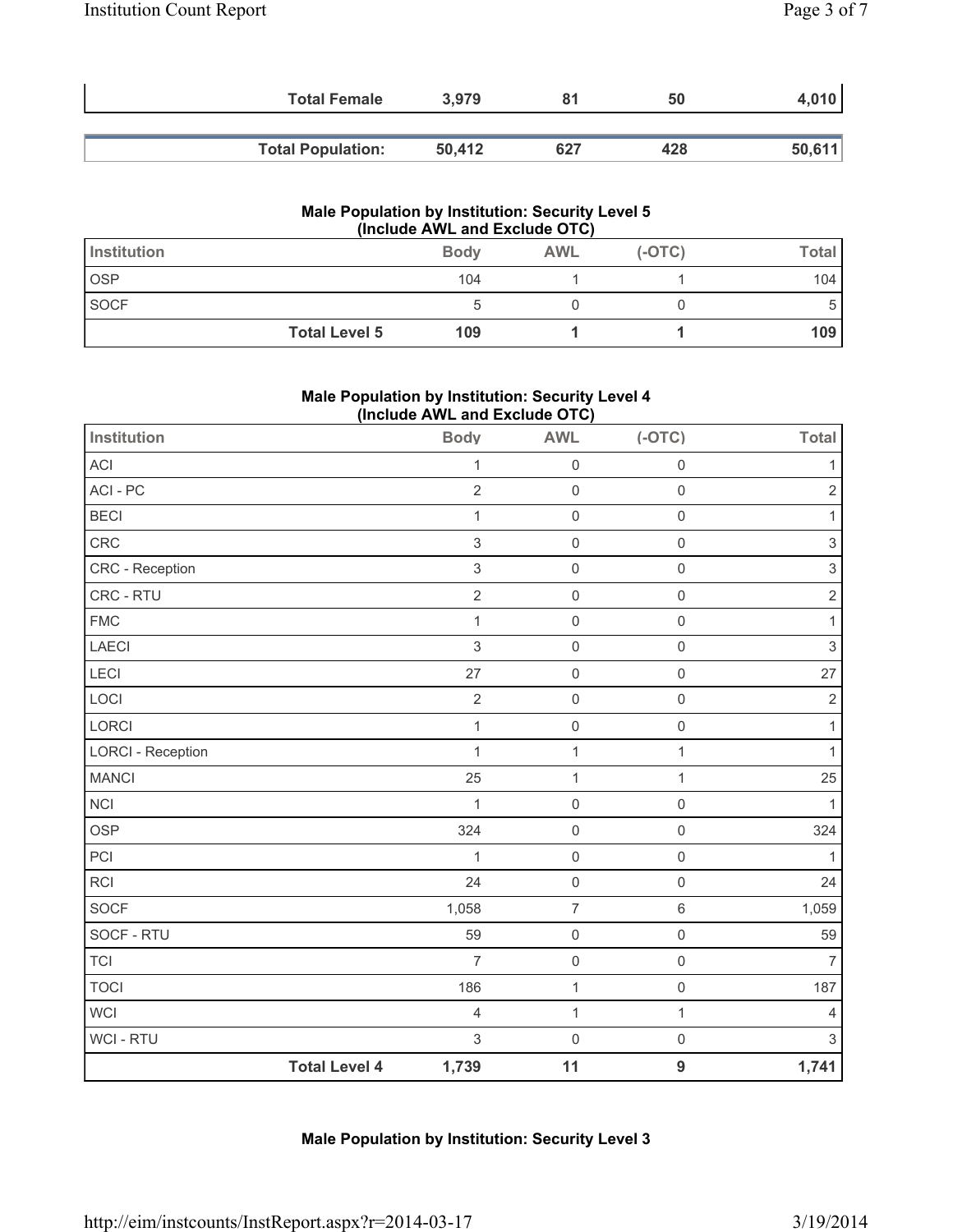|                                   | (Include AWL and Exclude OTC) |                     |                     |                     |
|-----------------------------------|-------------------------------|---------------------|---------------------|---------------------|
| <b>Institution</b>                | <b>Body</b>                   | <b>AWL</b>          | $(-OTC)$            | <b>Total</b>        |
| ACI                               | 18                            | $\mathbf{1}$        | $\mathbf{1}$        | 18                  |
| ACI-PC                            | 87                            | $\mathsf{O}\xspace$ | $\mathsf{O}\xspace$ | 87                  |
| <b>BECI</b>                       | 12                            | $\mathsf 0$         | $\mathsf{O}\xspace$ | 12                  |
| CCI                               | $\overline{7}$                | $\sqrt{2}$          | $\overline{2}$      | $\overline{7}$      |
| CRC                               | 45                            | $\overline{4}$      | $\sqrt{3}$          | 46                  |
| CRC - Cadre                       | 216                           | $\mathsf 0$         | $\mathsf{O}\xspace$ | 216                 |
| CRC - Reception                   | 810                           | $\overline{7}$      | $\overline{7}$      | 810                 |
| CRC - RTU                         | 88                            | $\mathsf 0$         | $\mathsf{O}\xspace$ | 88                  |
| <b>FMC</b>                        | 11                            | $\mathsf 0$         | $\mathsf{O}\xspace$ | 11                  |
| FMC - Intensive Care - Male (CMC) | $\overline{7}$                | $\mathsf 0$         | $\mathsf{O}\xspace$ | $\overline{7}$      |
| GCI                               | $\mathbf 1$                   | $\sqrt{2}$          | $\overline{2}$      | $\mathbf{1}$        |
| LAECI                             | $\mathbf{1}$                  | $\mathsf 0$         | $\mathsf{O}\xspace$ | $\mathbf{1}$        |
| LECI                              | 2,192                         | 20                  | 18                  | 2,194               |
| LOCI                              | $\overline{2}$                | $\mathsf 0$         | $\mathsf{O}\xspace$ | $\overline{2}$      |
| LORCI                             | 31                            | $\boldsymbol{7}$    | $\,6$               | 32                  |
| LORCI - Cadre                     | 216                           | $\mathsf 0$         | $\mathsf{O}\xspace$ | 216                 |
| <b>LORCI - Reception</b>          | 520                           | 19                  | 15                  | 524                 |
| <b>MACI</b>                       | $\sqrt{5}$                    | $\mathsf 0$         | $\mathsf{O}\xspace$ | $\sqrt{5}$          |
| MACI - Youth                      | $\mathsf 3$                   | $\mathsf 0$         | $\mathsf{O}\xspace$ | $\mathfrak{S}$      |
| <b>MANCI</b>                      | 1,975                         | 18                  | 17                  | 1,976               |
| MCI                               | $10$                          | $\mathsf 0$         | $\mathsf{O}\xspace$ | $10$                |
| <b>NCCI</b>                       | 13                            | $\mathsf 0$         | $\mathsf{O}\xspace$ | 13                  |
| <b>NCI</b>                        | 12                            | $\mathsf 0$         | $\mathsf{O}\xspace$ | 12                  |
| <b>OSP</b>                        | $\mathbf{1}$                  | $\mathsf{O}\xspace$ | $\mathsf{O}\xspace$ | $\mathbf{1}$        |
| PCI                               | 45                            | $\overline{4}$      | $\mathbf{1}$        | 48                  |
| <b>RCI</b>                        | 1,926                         | 13                  | $10\,$              | 1,929               |
| <b>RICI</b>                       | $\overline{4}$                | $\mathsf 0$         | $\mathsf{O}\xspace$ | $\overline{4}$      |
| SCI                               | $\mathsf{O}\xspace$           | $\mathbf 1$         | $\mathbf{1}$        | $\mathsf{O}\xspace$ |
| SOCF                              | 55                            | $\mathsf 0$         | $\mathsf{O}\xspace$ | 55                  |
| SOCF - RTU                        | 10                            | $\mathsf 0$         | $\mathsf{O}\xspace$ | 10                  |
| <b>TCI</b>                        | 1,019                         | 13                  | $10$                | 1,022               |
| TCI - Camp                        | $\mathbf{1}$                  | $\mathsf 0$         | $\mathsf{O}\xspace$ | $\mathbf{1}$        |
| <b>TOCI</b>                       | 813                           | $\overline{4}$      | $\overline{4}$      | 813                 |
| <b>WCI</b>                        | 1,236                         | $\overline{7}$      | 6                   | 1,237               |
| WCI - RTU                         | 44                            | $\mathsf 0$         | $\mathsf{O}\xspace$ | 44                  |
| <b>Total Level 3</b>              | 11,436                        | 122                 | 103                 | 11,455              |

# **Male Population by Institution: Security Level 2**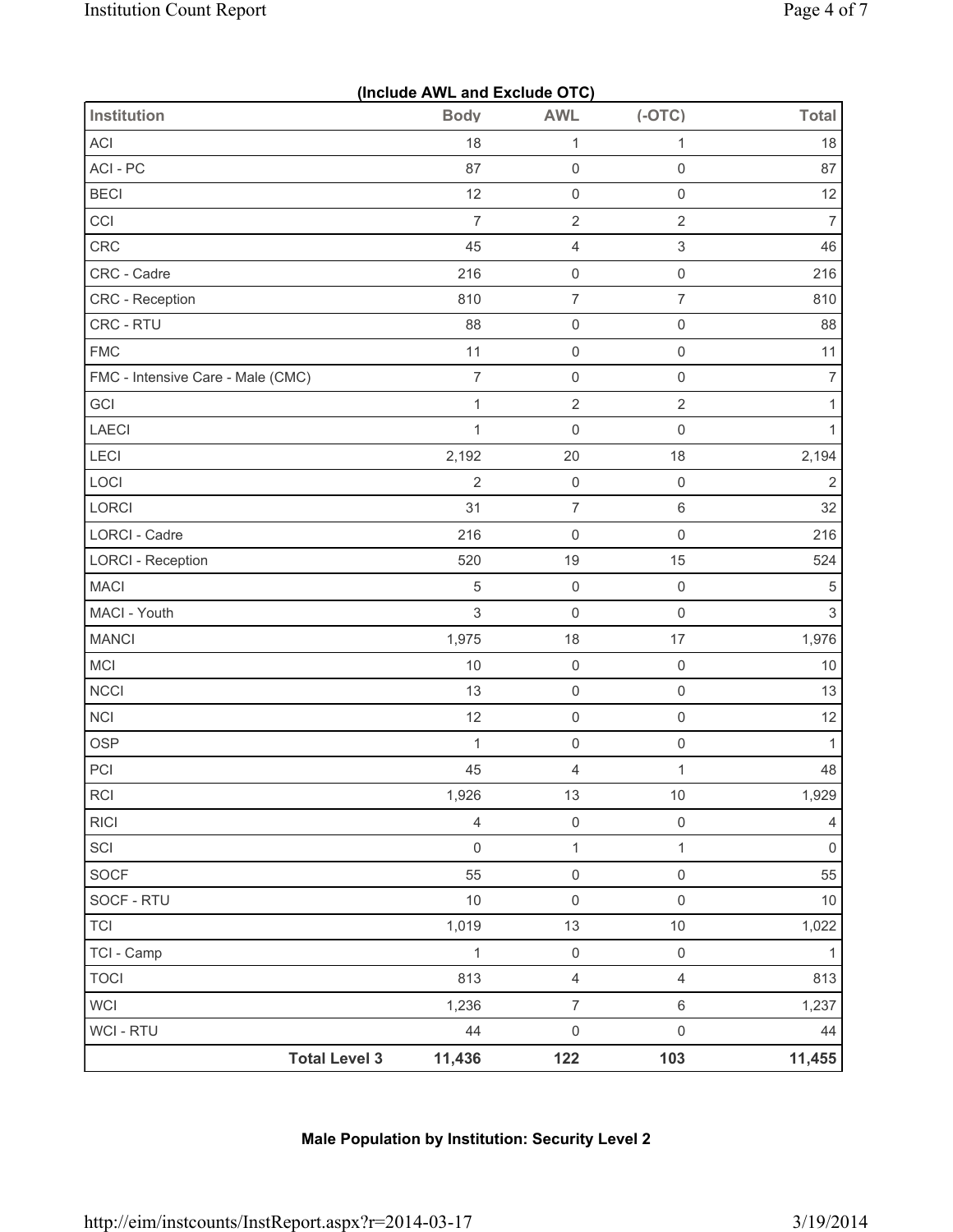|                                   | (Include AWL and Exclude OTC) |                     |                           |                |
|-----------------------------------|-------------------------------|---------------------|---------------------------|----------------|
| <b>Institution</b>                | <b>Body</b>                   | <b>AWL</b>          | $(-OTC)$                  | <b>Total</b>   |
| ACI                               | 576                           | $\overline{4}$      | $\ensuremath{\mathsf{3}}$ | 577            |
| ACI-PC                            | 60                            | $\mathbf{1}$        | $\mathsf{O}\xspace$       | 61             |
| <b>ACI - RTU</b>                  | 81                            | $\mathsf{O}\xspace$ | $\mathsf 0$               | 81             |
| <b>BECI</b>                       | 1,500                         | 12                  | 10                        | 1,502          |
| CCI                               | 1,783                         | 16                  | 11                        | 1,788          |
| CRC                               | 94                            | $\overline{4}$      | $\,$ 3 $\,$               | 95             |
| CRC - Cadre                       | 31                            | $\mathsf 0$         | $\mathsf{O}\xspace$       | 31             |
| <b>CRC</b> - Reception            | 225                           | $\,6\,$             | $\overline{4}$            | 227            |
| CRC - RTU                         | 27                            | $\mathsf 0$         | $\mathsf{O}\xspace$       | 27             |
| <b>FMC</b>                        | 16                            | $\mathsf 0$         | $\mathsf 0$               | 16             |
| FMC - Intensive Care - Male (CMC) | 22                            | $\mathsf{O}\xspace$ | $\mathsf{O}\xspace$       | 22             |
| GCI                               | 770                           | $\,6\,$             | $\overline{4}$            | 772            |
| GCI - Camp                        | $\mathbf{1}$                  | $\mathsf{O}\xspace$ | $\mathsf 0$               | $\mathbf{1}$   |
| LAECI                             | 1,330                         | 30                  | 21                        | 1,339          |
| LECI                              | 97                            | $\mathsf 0$         | $\mathsf 0$               | 97             |
| LOCI                              | 1,088                         | 15                  | 11                        | 1,092          |
| LORCI                             | 56                            | $\sqrt{2}$          | $\sqrt{2}$                | 56             |
| LORCI - Cadre                     | 10                            | $\mathsf{O}\xspace$ | $\mathsf{O}\xspace$       | 10             |
| <b>LORCI - Reception</b>          | 301                           | 14                  | 12                        | 303            |
| <b>MACI</b>                       | 1,002                         | $\boldsymbol{7}$    | $\,$ 5 $\,$               | 1,004          |
| MACI - Youth                      | 14                            | $\mathsf{O}\xspace$ | $\mathsf{O}\xspace$       | 14             |
| <b>MANCI</b>                      | 105                           | 0                   | $\mathsf{O}\xspace$       | 105            |
| MCI                               | 1,752                         | 24                  | 16                        | 1,760          |
| MCI - Camp                        | $\overline{2}$                | $\mathsf{O}\xspace$ | $\mathsf{O}\xspace$       | $\overline{2}$ |
| <b>NCCI</b>                       | 1,587                         | 21                  | 17                        | 1,591          |
| <b>NCI</b>                        | 1,790                         | 27                  | 21                        | 1,796          |
| PCI                               | 801                           | $10$                | $\sqrt{2}$                | 809            |
| <b>RCI</b>                        | 209                           | $\sqrt{2}$          | $\mathsf{O}\xspace$       | 211            |
| <b>RICI</b>                       | 783                           | 5                   | $\sqrt{3}$                | 785            |
| SCI                               | 1,103                         | 21                  | 13                        | 1,111          |
| <b>TCI</b>                        | 42                            | $\mathbf{1}$        | $\mathbf{1}$              | 42             |
| <b>TOCI</b>                       | 48                            | $\mathbf{1}$        | $\mathbf{1}$              | 48             |
| <b>WCI</b>                        | 64                            | $\mathsf{O}\xspace$ | $\mathsf{O}\xspace$       | 64             |
| <b>WCI - RTU</b>                  | $\overline{2}$                | $\mathsf{O}\xspace$ | $\mathsf{O}\xspace$       | $\sqrt{2}$     |
| <b>Total Level 2</b>              | 17,372                        | 229                 | 160                       | 17,441         |

#### **Male Population by Institution: Security Level 1 (Include AWL and Exclude OTC)**

 $\mathsf{l}$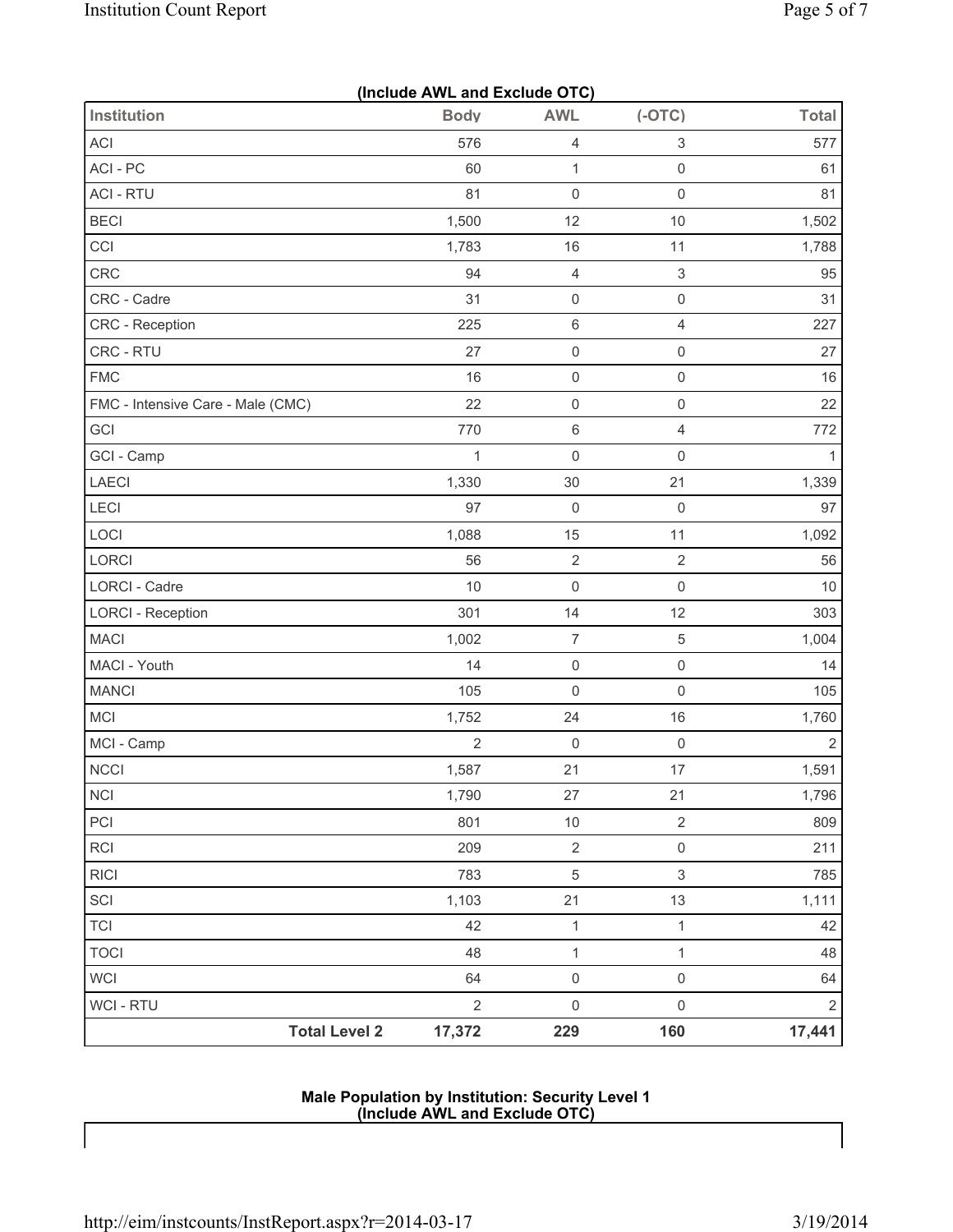| Institution                       | <b>Body</b>    | <b>AWL</b>                | $(-OTC)$            | <b>Total</b>   |
|-----------------------------------|----------------|---------------------------|---------------------|----------------|
| <b>ACI</b>                        | 736            | $\overline{4}$            | 3                   | 737            |
| ACI - PC                          | 28             | $\mathsf{O}\xspace$       | $\mathsf{O}\xspace$ | 28             |
| <b>ACI - RTU</b>                  | 46             | $\mathbf{1}$              | $\mathsf{O}\xspace$ | 47             |
| <b>BECI</b>                       | 708            | 12                        | 5                   | 715            |
| <b>BECI</b> - Camp                | 493            | $\mathsf{O}\xspace$       | $\mathsf{O}\xspace$ | 493            |
| CCI                               | 840            | $\overline{2}$            | $\mathbf 0$         | 842            |
| CRC                               | 53             | $\mathbf 1$               | $\mathbf 1$         | 53             |
| CRC - Cadre                       | 12             | $\mathsf 0$               | $\mathsf{O}\xspace$ | 12             |
| CRC - Reception                   | 170            | $\,6\,$                   | 4                   | 172            |
| CRC - RTU                         | $\overline{7}$ | $\mathsf 0$               | $\mathsf{O}\xspace$ | $\overline{7}$ |
| <b>FMC</b>                        | 338            | $\mathbf{1}$              | $\mathsf{O}\xspace$ | 339            |
| FMC - Intensive Care - Male (CMC) | 10             | $\mathsf{O}\xspace$       | $\mathbf 0$         | 10             |
| GCI                               | 474            | $\,8\,$                   | 5                   | 477            |
| GCI - Camp                        | 747            | $\mathsf{O}\xspace$       | $\mathsf{O}\xspace$ | 747            |
| <b>GCI-RTU</b>                    | $\overline{2}$ | $\mathsf{O}\xspace$       | $\mathsf{O}\xspace$ | $\overline{2}$ |
| LAECI                             | 449            | $\,6\,$                   | 5                   | 450            |
| LECI                              | 18             | $\mathsf{O}\xspace$       | $\mathsf{O}\xspace$ | 18             |
| LECI - Camp                       | 175            | $\mathsf{O}\xspace$       | $\mathbf 0$         | 175            |
| LOCI                              | 1,165          | 13                        | $\,8\,$             | 1,170          |
| LORCI                             | 39             | $\ensuremath{\mathsf{3}}$ | $\overline{2}$      | 40             |
| <b>LORCI - Cadre</b>              | 11             | $\mathsf{O}\xspace$       | $\mathbf 0$         | 11             |
| <b>LORCI - Reception</b>          | 242            | 16                        | 10                  | 248            |
| MACI - Minimum                    | 1,397          | 17                        | 12                  | 1,402          |
| <b>MANCI</b>                      | 11             | $\sqrt{5}$                | 5                   | 11             |
| MANCI - Camp                      | 411            | $\mathsf{O}\xspace$       | $\mathsf{O}\xspace$ | 411            |
| MCI                               | 460            | $\boldsymbol{9}$          | $\mathsf{O}\xspace$ | 469            |
| MCI - Camp                        | 366            | $\mathsf{O}\xspace$       | $\mathsf{O}\xspace$ | 366            |
| <b>NCCI</b>                       | 716            | 11                        | $\boldsymbol{9}$    | 718            |
| NCCI - Camp                       | 366            | $\mathsf{O}\xspace$       | $\mathsf{O}\xspace$ | 366            |
| <b>NCI</b>                        | 703            | $\,6\,$                   | 3                   | 706            |
| <b>OSP</b>                        | $\,6\,$        | $\mathsf{O}\xspace$       | $\mathsf{O}\xspace$ | 6              |
| PCI                               | 1,262          | 29                        | 14                  | 1,277          |
| R C                               | 1,718          | 23                        | 14                  | 1,727          |
| SCI                               | 983            | $\overline{4}$            | $\overline{2}$      | 985            |
| <b>TCI</b>                        | 42             | $\,6\,$                   | 3                   | 45             |
| TCI - Camp                        | 435            | $\mathsf{O}\xspace$       | $\mathsf{O}\xspace$ | 435            |
| <b>Total Level 1</b>              | 15,639         | 183                       | 105                 | 15,717         |

**High Offender ID's**